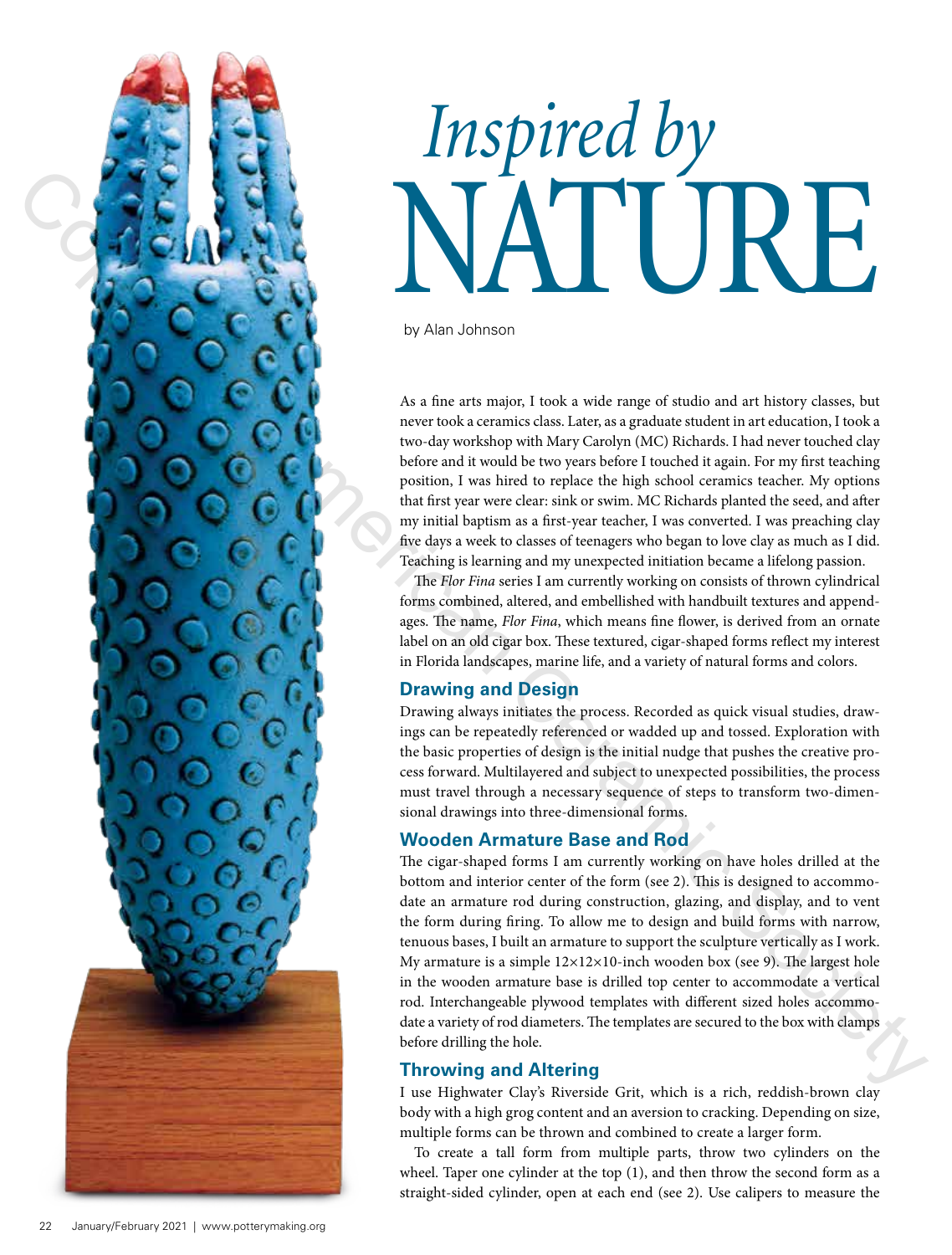

diameter of the first cylinder and throw the second to match that same measurement. Allow the forms to stiffen to leather hard. Some trimming may be required at the leather-hard stage to ensure uniformity and fit.

Next, drill a hole at the tip of the tapered cylinder. Using the other cylinder as a chuck, invert the tapered cylinder into the straight-sided cylinder. Center the two cylinders on the wheel and drill the same size hole through the bottom of the tapered cylinder (2). These two openings will vent the piece when joined and accommodate the support rod after firing.

**Tip:** Consider making the bottoms of the tapered pieces broad and level enough so they stand on their own in the kiln. Some pieces can also be fired horizontally, supported by nichrome wire stilts. I have made my own custom stilts with nichrome wire and insulating softbrick to buttress the piece vertically.

## **Sculpture or Vessel?**

I enjoy throwing pots, and many of my sculptures reference vessels. To incorporate this reference into each piece, I attach a bowl form to the top of the cylindrical piece, making it a double-walled form. To make the bowl, throw a small, inverted cone just a little taller than needed to allow you to more easily trim it to the desired depth. Reattach it to the wheel when leather hard and cut it to size (3). Roll out a slab to attach to the cone. Because of shrinkage, allow the slab to become leather hard like the cone before attaching them to each other. Trace one end of the straight cylinder on the slab. Center the rim of the small inverted bowl within this circle and join it to the slab (4). Attach the straight-sided cylinder to the traced circle on the slab, fitting it over the top of the inverted bowl (5). Cut away the excess slab surrounding the cylinder. Center this cylinder on the wheel, capped end up, and begin trimming an opening from the center out until the interior wall of the inverted bowl appears (6). This bowl will be the top of the finished form.

## **Assembling**

Next, join both cylinders by scoring and slipping them together (7, 8). Score and slip the seam, add a coil, then meld the seam with a modeling tool and blend it all together smoothly. Wipe the form with a damp sponge and burnish it until the seam cannot be detected. The assembled form can now be inverted, with the tapered end down, over the armature rod (9).

**Tip:** Let the tapered end of the clay rest on a piece of foam to help cushion the point. Be careful not to let the foam absorb water as it will make the tip soggy, causing it to collapse.

## **Handbuilding, Texture, Alterations**

Designing and adding appendages and textures is a part of my creative process. I use a variety of materials to create texture, making experimentation the key. The challenge is to figure out what the piece needs in terms of visual appeal and decide what is possible within the parameters of the material. I use whatever works and invent what is needed.

To make a dotted surface, use peg board or make a custom wooden texture board with a drilled, dimpled grid. Roll a slab over the texture board (10) that is large enough to form several appendages to capture the texture in the slab surface. Cut narrow triangles, then wrap around a paintbrush handle or some other tapered object to form cone-shaped tubes (11). As you form the tubes, be sure to secure the join, blend the seams together, and poke a small hole in each of them for venting.

Do you like to bring PMI into the studio to reference while trying out new techniques? Then check out the TEAR OUT AND TRY poster on the next page for the perfect wall decoration for your studio!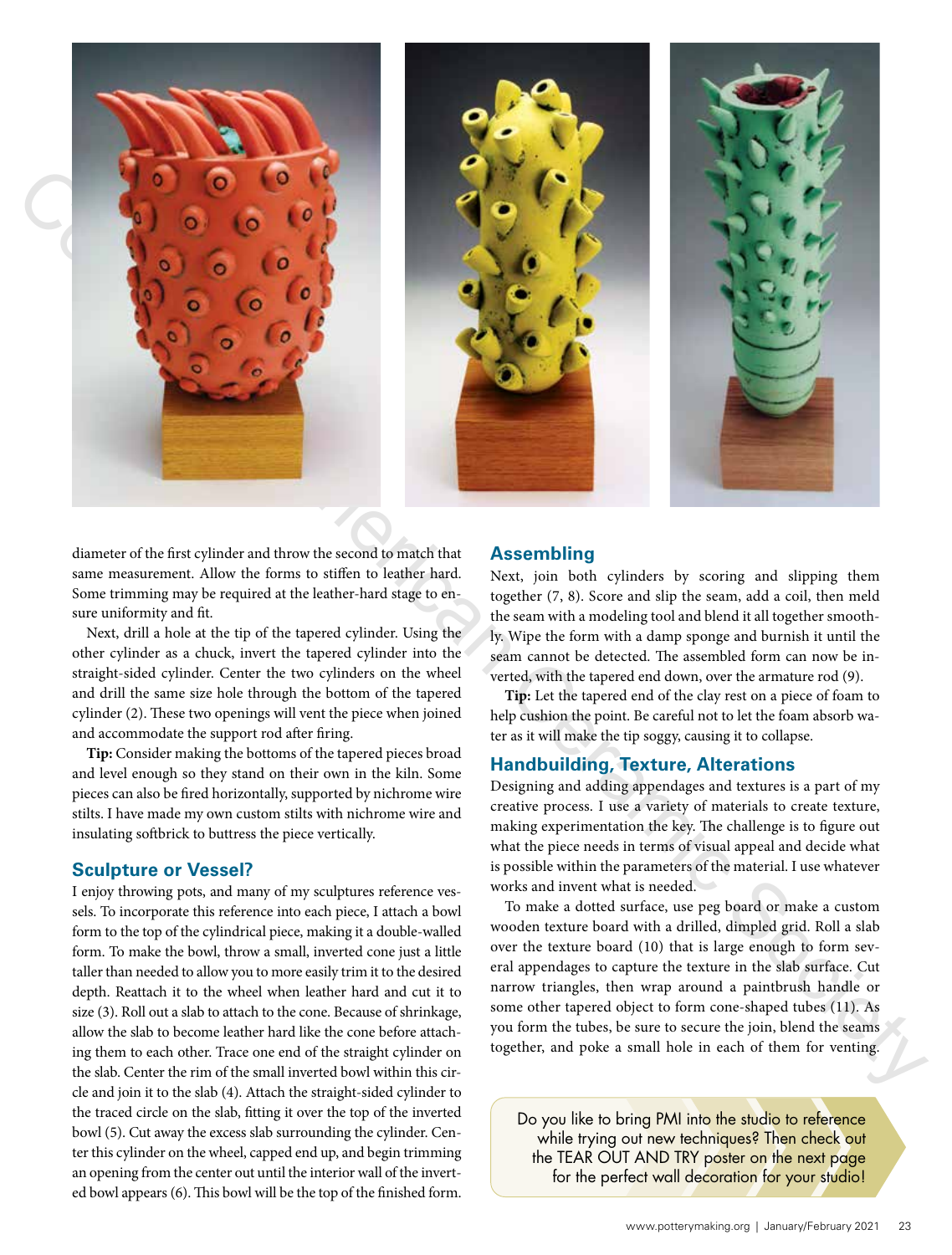# Inspired by Nature | Alan Johnson



Throw two 10-inch-tall cylinders. Taper and close the top of one cylinder forming a cone, then allow them to firm up.



Use the straight cylinder as a chuck. Invert the tapered cylinder into the chuck, find the center, and drill the bottom hole.



On the wheel, throw a small inverted bowl or cone. When leather hard, recenter it and cut to size.



Roll a slab for the top of the straight cylinder, trace its outline on the slab, and center the small bowl. Join it to the slab.



Attach the straight-sided cylinder onto the scored and slipped slab, centered over the small bowl.



Score the attachment areas, add slip, and join the two cylinders together, with the bowl-shaped opening as the top.



Once the two cylinders are attached, add a coil around the seam and smooth it in to make a seamless sculpture.



Recenter the straight cylinder on the wheel. Trim from the center out until the interior of the small bowl is exposed.



Use a wooden armature with a vertical rod to support the form, tapered end down. Rest the tip on a piece of foam.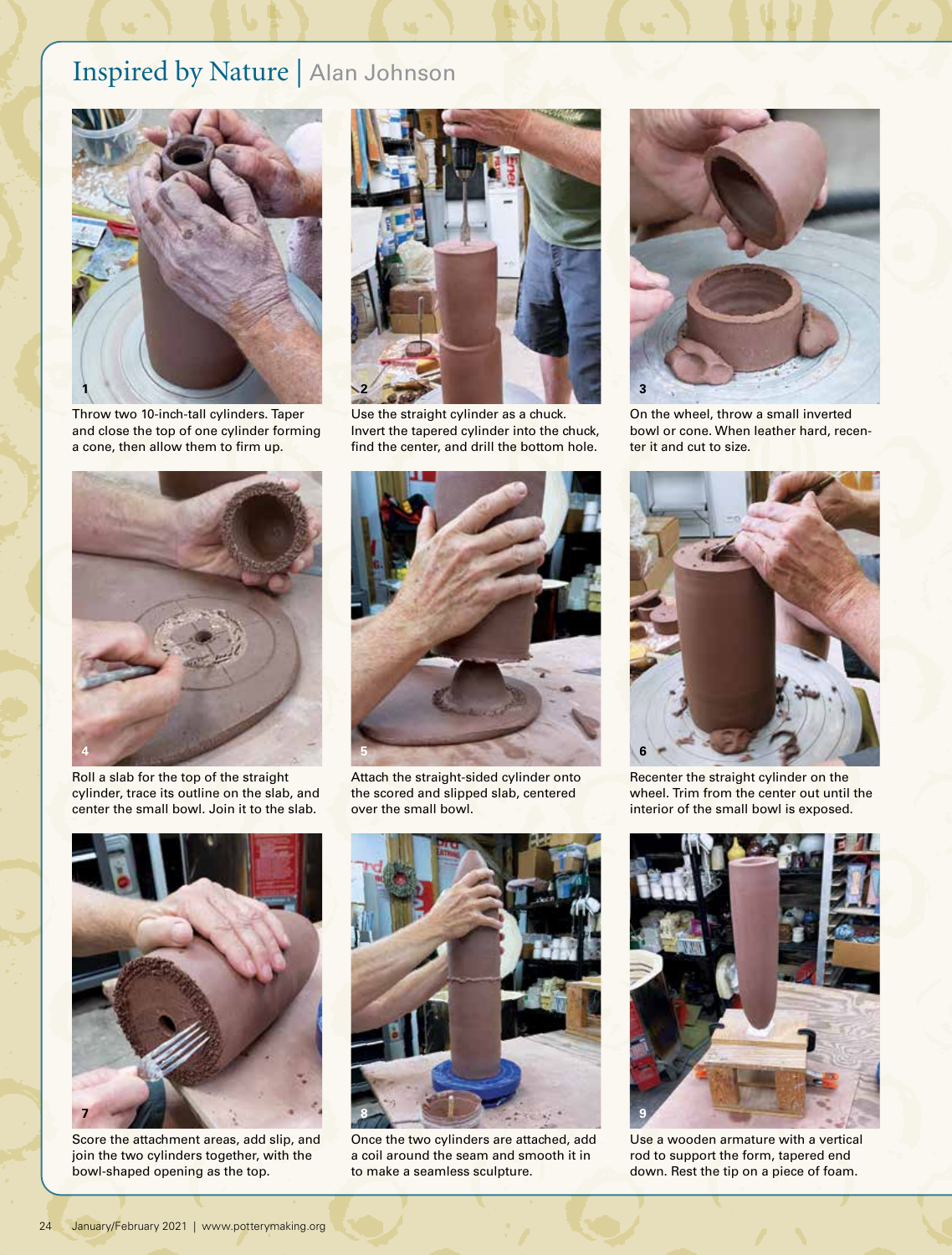# Pottery Making Illustrated | Tear Out and Try



To make the appendages, first roll a small slab over a homemade or found textured template.



Use a paintbrush handle to form a long cone by wrapping the slab around it. Overlap and blend the edges together.



Form small balls of clay into dots. Score and slip them onto the surface of the larger form. Dry and bisque fire the piece.



Pour glaze through a funnel into the top opening. Quickly siphon the glaze out with a turkey baster and sponge.



When leather hard, join the cones to the top edge of the thrown form. Be sure to vent the hollow appendages.



Measure out glaze into a bucket and dip the tips of the pointed appendages into glaze. Fire the piece to cone 04.



Use a wide brush to apply a thin coat of a second color of glaze over the surface of the piece.



Spray on a coat of a darker contrasting glaze over the entire piece and then allow it to dry.



Use a dry sponge and a stiff bristled brush to wipe away the dark glaze, revealing the glaze below. Fire to cone 5.